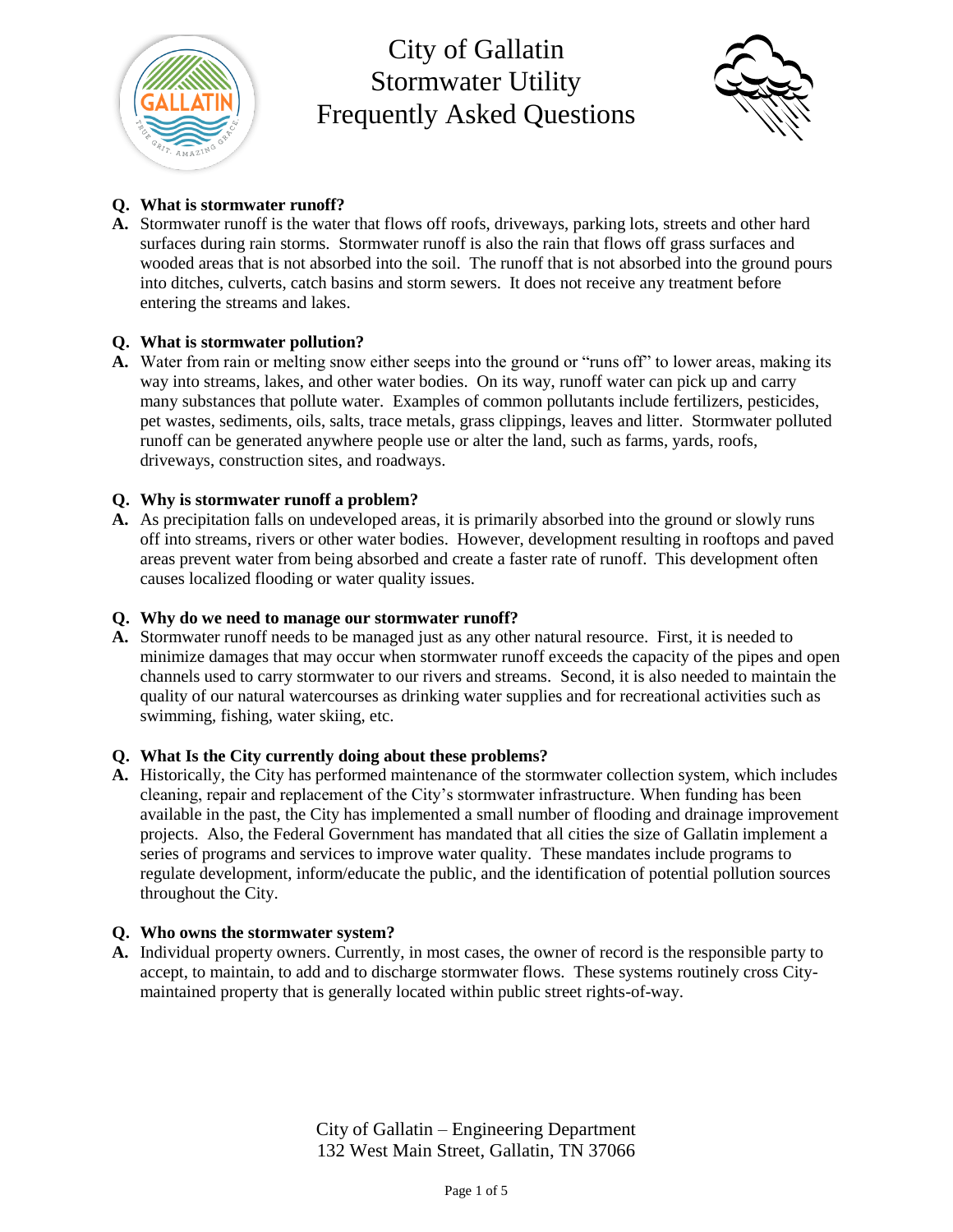



# **Q. What is the City's responsibility for stormwater?**

**A.** The City is responsible for managing all aspects of stormwater within its jurisdiction. The City operates and maintains drainage facilities that are located within the public right-of-way or public easements. The City is also responsible for the water quality of natural streams within its jurisdiction as designated by both the State and Environmental Protection Agency (EPA). The City does not maintain facilities that are located on private property or that fall under the jurisdiction of other local governments.

# **Q. How does the City currently pay for its stormwater services?**

**A.** Stormwater services are primarily funded from revenue derived from property taxes collected by the City, which are held in the City's General Fund. As such, stormwater must compete for these funds with other City services such as parks, roads, fire, police, etc. Most stormwater related work is performed by either the Public Works or the Engineering departments.

Although the city has done a good job managing the existing program on a limited budget, the backlog of stormwater projects to address significant flooding issues in the City has grown and the new, federally mandated water quality programs that must be implemented have strained existing resources. Due to the high demand on the General Fund over the past several years, the City is not currently able to set aside enough funds to adequately address all the City's stormwater needs.

# **Q. Why has City of Gallatin chosen to implement a separate fee for stormwater management?**

**A.** By establishing a dedicated funding source through stormwater fees, the City can ensure that the revenue required to manage and maintain this important system is available. A stormwater utility program will enable the City to take a more proactive approach to stormwater management. The City will be able to provide an increased level of system maintenance and repair that is necessary to support the aging infrastructure in Gallatin. In addition, the utility fees will enable the City to construct necessary capital improvement projects to reduce the risk to public health and safety from flooding. Finally, the fees will support the development of a comprehensive stormwater management and water quality improvement plan, as mandated by Federal and State governments.

# **Q. How did the City of Gallatin develop its stormwater utility program?**

**A.** In the spring of 2017, the City hired an independent consulting firm to perform a review of the City's current stormwater program and to identify long-term funding needs to address city-wide flooding concerns and regulatory requirements. A rate model was developed to evaluate potential rate structures and levels to fund the City's program. During the budget cycle in 2018, the City Council held a final vote to approve the individual rate for the stormwater utility program.

# **Q. What is the basis for the fee that is charged?**

**A.** The stormwater utility fee is based on the square footage of impervious surface area on your lot. The vast majority of utilities across the country have found this to be the most equitable way to charge and collect revenues for this program. A stormwater utility fee is similar to a water or sewer fee. In essence, customers pay a fee related to the amount of runoff generated from their site, which is directly related to the amount of impervious surface on the site.

> City of Gallatin – Engineering Department 132 West Main Street, Gallatin, TN 37066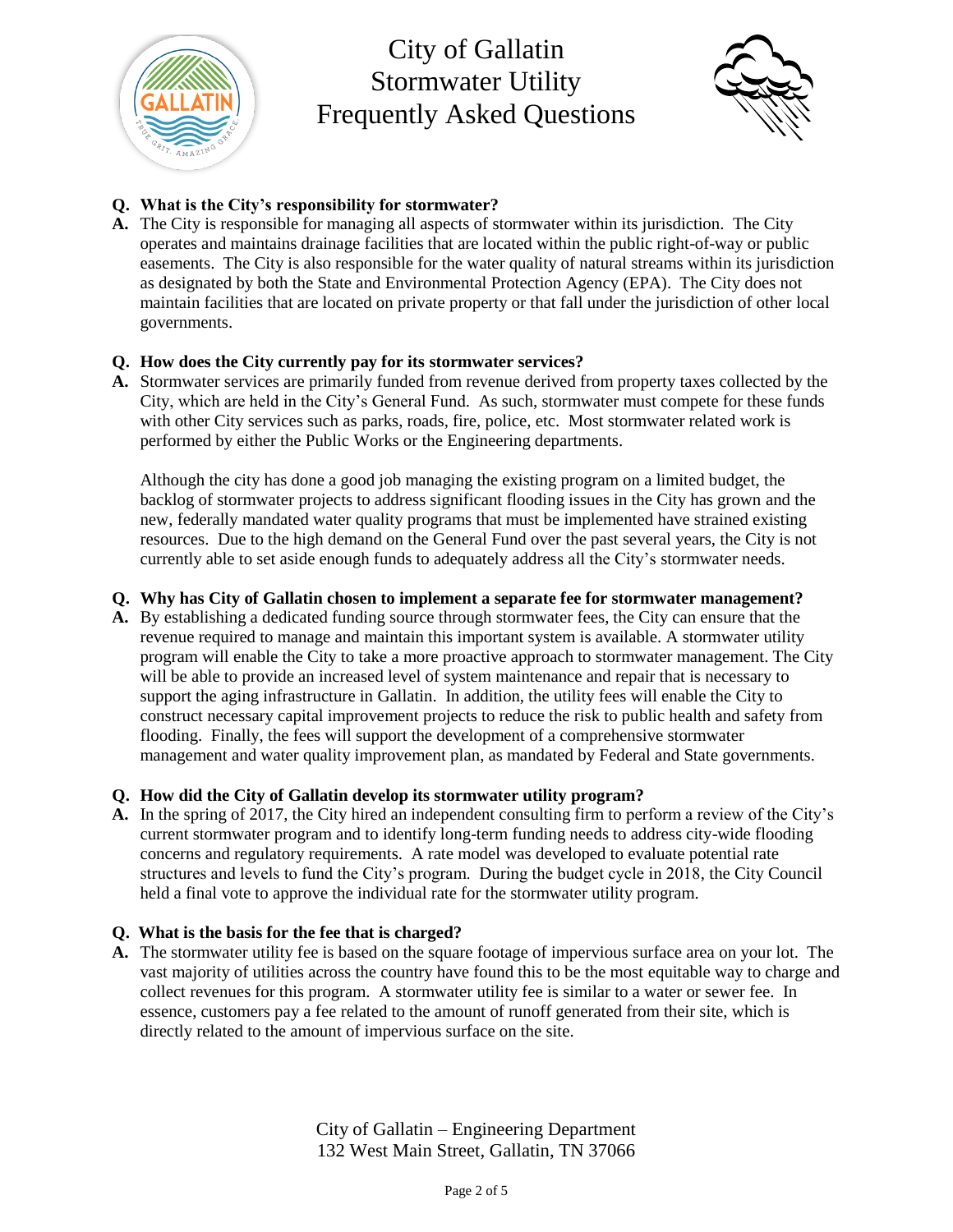



### **Q. What is impervious surface area?**

**A.** Impervious surface area is any surface that does not readily absorb water and impedes the natural infiltration of water into the soil. In terms of the ordinance, it means the number of square feet of horizontal surface covered by buildings, and other impervious surfaces. Common examples include roofs, driveways, parking areas, sidewalks, patios, decks, tennis courts, concrete or asphalt streets, crushed stone and compacted gravel surfaces.

### **Q. Why do I have to pay a stormwater fee?**

**A.** The City is responsible for providing and maintaining infrastructure for drainage and flood control as well as compliance with new Federal and State regulations on water quality. This includes installation and maintenance of storm drains, inlets, and ditches as well as ensuring State programs such as erosion and sediment control are provided on construction sites. These services are done to protect personal and public property as well as provide for a healthy environment. Funding is not provided by Federal or State government for these services.

### **Q. When will the stormwater fee take effect?**

**A.** The stormwater charge will appear on the Gallatin Public Utilities bill starting in January of 2019, as per the ordinance passed by City Council in June 2018.

### **Q. Why is there a stormwater fee instead of a tax?**

**A.** A property's value does not affect runoff, so property taxes are not the most equitable way to pay for stormwater services. For example, a high-rise building and a shopping mall may have similar value and pay similar property taxes. However, the shopping mall produces more runoff because of the amount of parking and rooftops. The fee system ensures the shopping center pays a higher stormwater fee than the high rise.

#### **Q. Are tax-exempt properties also exempt from the stormwater fee?**

**A.** No, because it is a fee – not a tax. Taxes are based on the value of the property. The stormwater fee is assessed based on the amount of impervious surface on the property (i.e. hard surfaces such as roofs, driveways and parking lots), which is directly related to the amount of runoff the property produces. The runoff generated by these impervious surfaces contributes to pollution and flooding problems and, therefore, all property owners should pay their share of the costs.

#### **Q. What is a Single Family Unit (SFU)?**

**A.** A SFU is the average square footage of the impervious surface area (measured in square feet) for a single family residential property determined pursuant to the City's proposed ordinance. That amount is 3,650 square feet. The SFU was determined by performing detailed measurements of impervious surfaces contained on a representative sample of single family residential properties across the City. The resulting data was analyzed and the median impervious surface value for the data set determined the SFU value.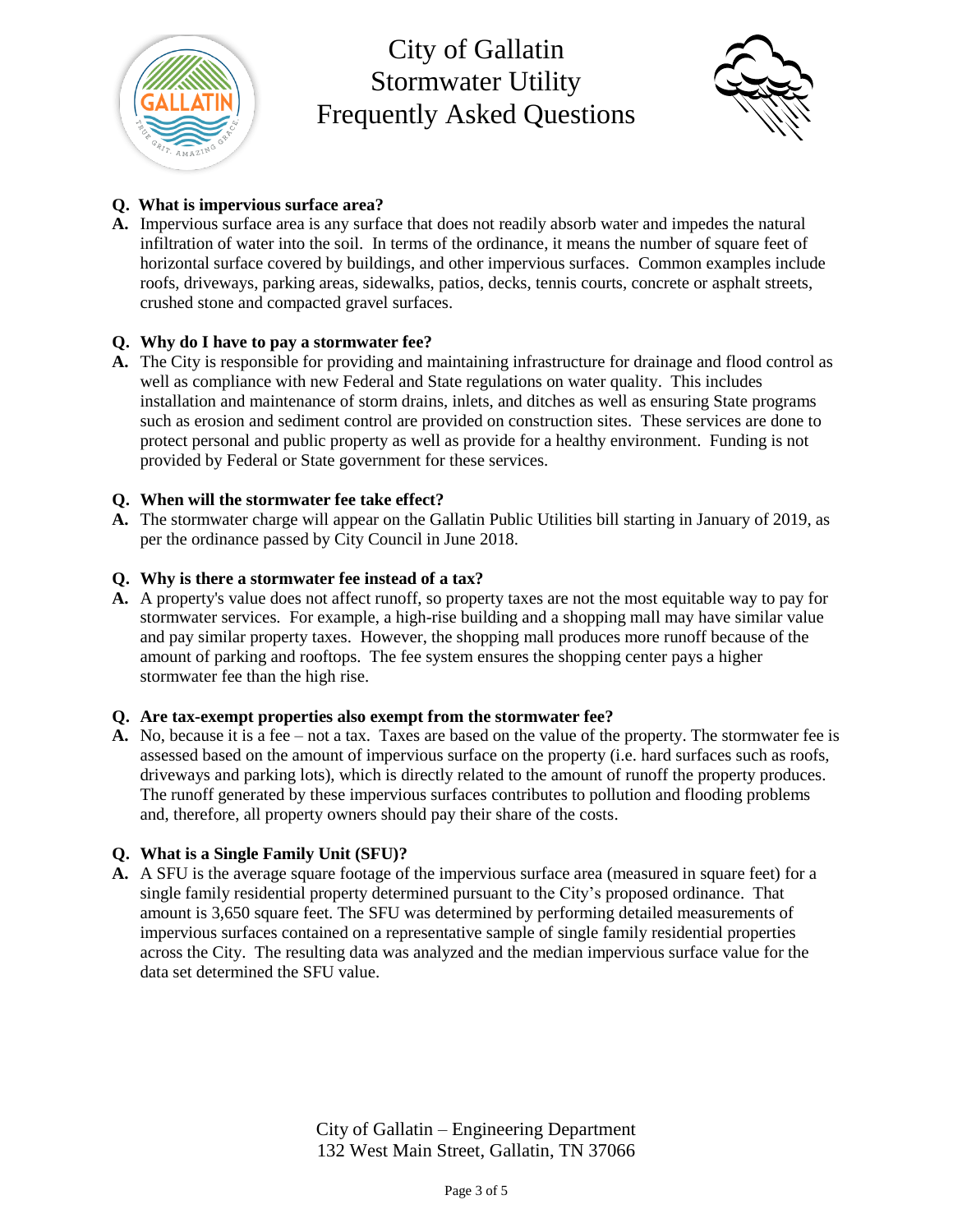



# **Q. How will single-family residential properties be billed?**

**A.** Most single-family homes will be charged a rate of \$5.00 each month. However, for equity purposes, the City Council has approved a tiered rate system, whereby very small homes will pay a slightly lower rate (\$3.00 each month) and very large homes will pay a higher rate (\$9.00 each month). The City's fee will appear on the Gallatin Public Utilities bill that you receive each month according to the table below.

| Description                               | <b>Monthly Fee</b>                               |
|-------------------------------------------|--------------------------------------------------|
| Rate - Single Family Residential Property | <b>Charge per Dwelling Unit</b>                  |
| Tier (square feet of impervious area)     |                                                  |
| 0 to $2.114$                              | 60% of base rate or \$3.00 per month $\parallel$ |
| 2,115 to 6,560                            | 100% of base rate or \$5.00 per month            |
| 6,561 and beyond                          | 180% of base rate or \$9.00 per month            |

*Please note that the placement within the tier is NOT based on the square footage of your living space, but rather the square footage of the impervious area on your property (rooftop, driveway, patio, etc.).*

- **Q. How will non-single residential properties (such as duplexes, apartments, condos, etc.) be billed?**
- **A.** If you are located in a non-single family property, the monthly fee will follow the table below, which were developed based on a comparative analysis of the average impervious area associated with each type of dwelling unit as compared to the base single family unit. If you are the owner of a complex that receives the utility bill for multiple units, you will receive a charge for each dwelling unit in your complex. The City's fee will appear on the Gallatin Public Utilities bill that you receive each month.

| <b>Description</b>                            | <b>Monthly Fee</b>                    |
|-----------------------------------------------|---------------------------------------|
| Rate - Non-Single Family Residential Property | <b>Charge per Dwelling Unit</b>       |
| Subcategory                                   |                                       |
| Multi-Family (duplex, triplex, quadplex,      | 40% of base rate or \$2.00 per month  |
| apartments, etc.)                             |                                       |
| Mobile Homes                                  | 80% of base rate or \$4.00 per month  |
| Town Homes & Condos                           | 100% of base rate or \$5.00 per month |

# **Q. How are non-residential property fees determined and billed?**

**A.** All non-residential properties will be billed at a rate based on their measured impervious area. To determine the monthly fee, divide the total impervious area of your property by 3,650 square feet (or one Single Family Unit) to obtain the number of SFUs and multiply by the base single family rate of \$5.00 per month per SFU. Impervious areas were determined by analyzing aerial photographs to identify the amount of impervious surface on each property. For the majority of properties, the City's fee will be billed on the Gallatin Public Utilities bill. However, in some circumstances, alternative billing methods may be used.